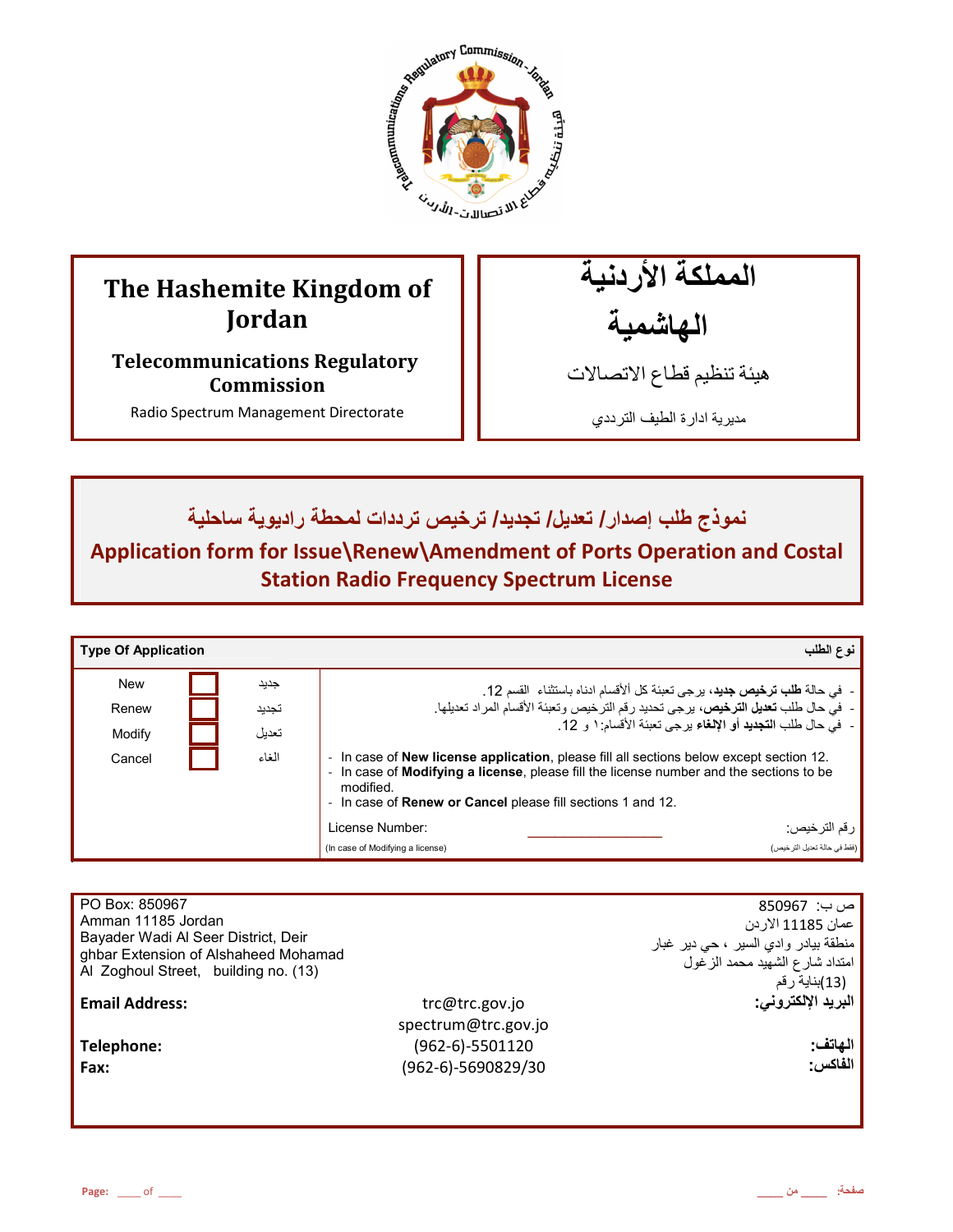

# دائرة إدارة الطيف الترد*دي* **Radio Spectrum Management Department**

نموذج طلب إصدار **/ تعديل/ تجديد/ ترخيص ترددات لمحطة ر اديوية ساحلية** 

 **Application form for Issue\Renew\Amendment of Ports Operation and Costal Station Radio Frequency Spectrum License**

رم رg &دم اط+ب: **\_\_\_\_\_\_\_\_\_\_\_\_\_\_\_\_\_\_\_\_\_\_** :number Reference Applicant

| l1.<br>Administrative Information (to be filled by Applicant)                                                                                                                                                                                                |                                                                                                                                                                                                                                                                                                                                  |                |                   |                 | معلومات ادارية (تعبأ من قِبل مُقدم الطلب)                                                                                                                                                                                            |                |
|--------------------------------------------------------------------------------------------------------------------------------------------------------------------------------------------------------------------------------------------------------------|----------------------------------------------------------------------------------------------------------------------------------------------------------------------------------------------------------------------------------------------------------------------------------------------------------------------------------|----------------|-------------------|-----------------|--------------------------------------------------------------------------------------------------------------------------------------------------------------------------------------------------------------------------------------|----------------|
| 1.1                                                                                                                                                                                                                                                          | اسم المرخص له / Licensee Name                                                                                                                                                                                                                                                                                                    |                |                   |                 |                                                                                                                                                                                                                                      |                |
| ر مز المستخدم / User ID<br>(Fill "Applicant Identification form", in case you are a new applicant or you do not have<br>1.2<br>your User ID) /<br>(الرجاء تعبئة "طلب تحديد هوية مقدم الطلب " في حال كنت تقدم طلب لأول مرة أو لا تعرف ر مز المستخدم الخاص بك) |                                                                                                                                                                                                                                                                                                                                  |                |                   |                 |                                                                                                                                                                                                                                      |                |
| 1.3                                                                                                                                                                                                                                                          | الشخص المخول بالتوقيع / Authorized Person                                                                                                                                                                                                                                                                                        |                |                   |                 |                                                                                                                                                                                                                                      |                |
| 1.4                                                                                                                                                                                                                                                          | المسؤل التقني / Technical Contact                                                                                                                                                                                                                                                                                                |                |                   |                 |                                                                                                                                                                                                                                      |                |
|                                                                                                                                                                                                                                                              |                                                                                                                                                                                                                                                                                                                                  |                |                   |                 | أتعهد بأن المعلومات المذكورة في هذا الطلب وأيّ معلومات أخرى مرفقة به، هي معلومات صحيحة. كما أنني أتعهد بأنني اطلعت على جميع القوانين والقرارات<br>والشروط المنظمة للترخيص الراديوي والتي يجب على الإلتزام بها لحين صدور هذا الترخيص. |                |
|                                                                                                                                                                                                                                                              | I certify that the information on this form and any other information given in support of this application are correct. I also certify that I<br>have read the TRC Regulations and the licensing terms and conditions Specified by the TRC which I shall abide by throughout the<br>process until issuance of the radio license. |                |                   |                 |                                                                                                                                                                                                                                      |                |
|                                                                                                                                                                                                                                                              |                                                                                                                                                                                                                                                                                                                                  |                |                   |                 |                                                                                                                                                                                                                                      |                |
|                                                                                                                                                                                                                                                              | Date Of Submission:                                                                                                                                                                                                                                                                                                              |                | تاريخ تقديم الطلب | Signature/Seal: |                                                                                                                                                                                                                                      | النوفيع/الخنم: |
|                                                                                                                                                                                                                                                              |                                                                                                                                                                                                                                                                                                                                  | dd / mm / yyyy |                   |                 |                                                                                                                                                                                                                                      |                |

| For Administrative use Only<br>2. |                              |                                                    |                                  | للاستخدام الادار  فقط |          |  |
|-----------------------------------|------------------------------|----------------------------------------------------|----------------------------------|-----------------------|----------|--|
| 2.1                               | المرجع /TRC Reference Number |                                                    |                                  |                       |          |  |
| 2.2                               |                              | Name of TRC Employee who received the application/ | إسم موظف الهيئة الذي استلم الطلب |                       |          |  |
| Date of Application<br>receipt:   |                              | dd / mm / yyyy                                     | Signature   تاريخ استلام الطلب   |                       | التوقيع: |  |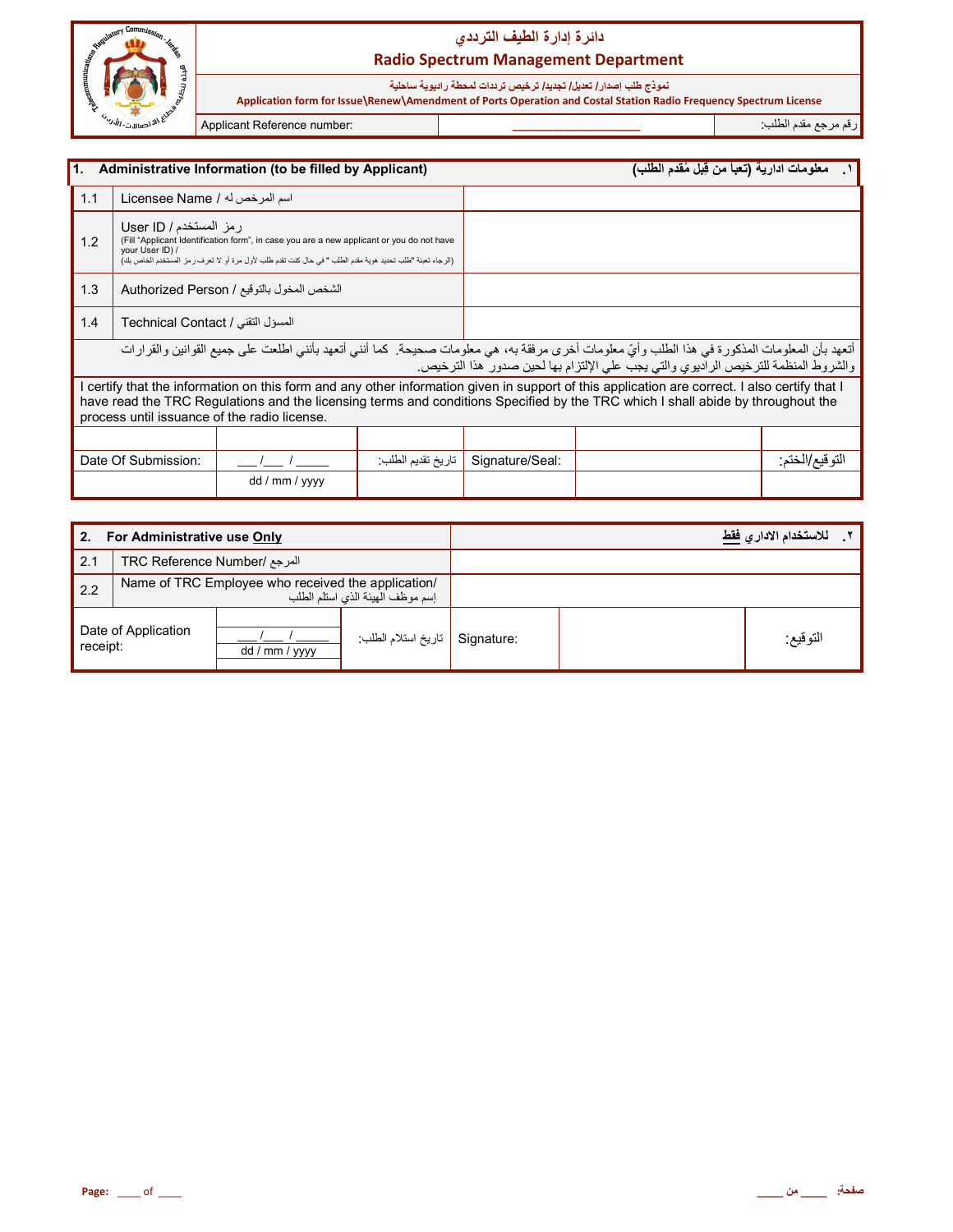| Commic.<br>a                              | دائرة إدارة الطيف الترددى<br><b>Radio Spectrum Management Department</b> |                                                                                                                                                                                        |                     |  |  |
|-------------------------------------------|--------------------------------------------------------------------------|----------------------------------------------------------------------------------------------------------------------------------------------------------------------------------------|---------------------|--|--|
|                                           |                                                                          | نموذج طلب إصدار / تعديل/ تجديد/ ترخيص ترددات لمحطة راديوية ساحلية<br>Application form for Issue\Renew\Amendment of Ports Operation and Costal Station Radio Frequency Spectrum License |                     |  |  |
| $\omega_{\nu j}$ $\omega_{\nu}$ . The set | Applicant Reference number:                                              |                                                                                                                                                                                        | رقم مرجع مقدم الطلب |  |  |
|                                           |                                                                          |                                                                                                                                                                                        |                     |  |  |

| $\vert 3. \vert$ | <b>Type of System</b> |           | ندء النظل | - |
|------------------|-----------------------|-----------|-----------|---|
|                  | Coast Station.        | t Station |           |   |

| 14. | <b>Geographical information</b> | المعلومات الجغرافية<br>$\mathbf{t}$ |
|-----|---------------------------------|-------------------------------------|
| 4.1 | اسم الموقع / Site name          |                                     |
| 4.2 | خط الطول / Longitude            | Min.<br>Deg.<br>Sec.                |
| 4.3 | خط العرض / Latitude             | N<br>Min.<br>Deg.<br>Sec.           |

| 5.<br><b>Frequency information</b> |                                                                                                                                                                 |                |             |              |         |                           | <b>0 معلومات التردد</b> |  |
|------------------------------------|-----------------------------------------------------------------------------------------------------------------------------------------------------------------|----------------|-------------|--------------|---------|---------------------------|-------------------------|--|
| 5.1                                | عدد الترددات المطلوبة / Number of required frequencies<br>(Number of required frequency pairs in case of duplex operation)                                      |                |             |              |         |                           |                         |  |
|                                    | (عدد ازواج الترددات المطلوبة في حالة التشغيل المزدوج)                                                                                                           |                |             |              |         |                           |                         |  |
| 5.2                                | نطاق التردد / (Frequency Range (MHz                                                                                                                             |                |             |              |         |                           |                         |  |
| 5.3                                | عرض النطاق الترددي / Channel Bandwidth (KHz)                                                                                                                    |                |             |              |         |                           |                         |  |
| 5.4                                | نمط التشغيل/ Mode of operation                                                                                                                                  |                | Half Duplex | منفرد        | Duplex  |                           | مزدوج <mark></mark>     |  |
| 5.5                                | List of preferred frequencies (MHz) /<br>قائمة التر ددات المفضلة                                                                                                | #              | ار سال/ Tx  | استقبال / Rx | التعدبل | نوع /Type of Modification |                         |  |
|                                    |                                                                                                                                                                 |                |             |              |         | اضافة /Add                | حذف / Delete            |  |
|                                    | - In case 5.4 Mode of Operation = Half Duplex please fill only Tx                                                                                               | $\mathbf{1}$   |             |              |         |                           |                         |  |
|                                    | Frequencies /<br>في حال 5.4 نمط التشغيل = منفر د، الرجاء تعبئة تر ددات الإر سال فقط                                                                             | 2              |             |              |         |                           |                         |  |
|                                    | - In case 5.4 Mode of Operation = Duplex please fill Tx and Rx<br>Frequencies /<br>في حال 5.4 نمط التشغيل = مز دو ج، الر جاء تعينة تر ددات الإر سال و الإستقبال | 3              |             |              |         |                           |                         |  |
|                                    |                                                                                                                                                                 | 4              |             |              |         |                           |                         |  |
|                                    |                                                                                                                                                                 | 5              |             |              |         |                           |                         |  |
|                                    |                                                                                                                                                                 | 6              |             |              |         |                           |                         |  |
|                                    |                                                                                                                                                                 | $\overline{7}$ |             |              |         |                           |                         |  |
|                                    |                                                                                                                                                                 | 8              |             |              |         |                           |                         |  |
|                                    |                                                                                                                                                                 | 9              |             |              |         |                           |                         |  |
|                                    |                                                                                                                                                                 | 10             |             |              |         |                           |                         |  |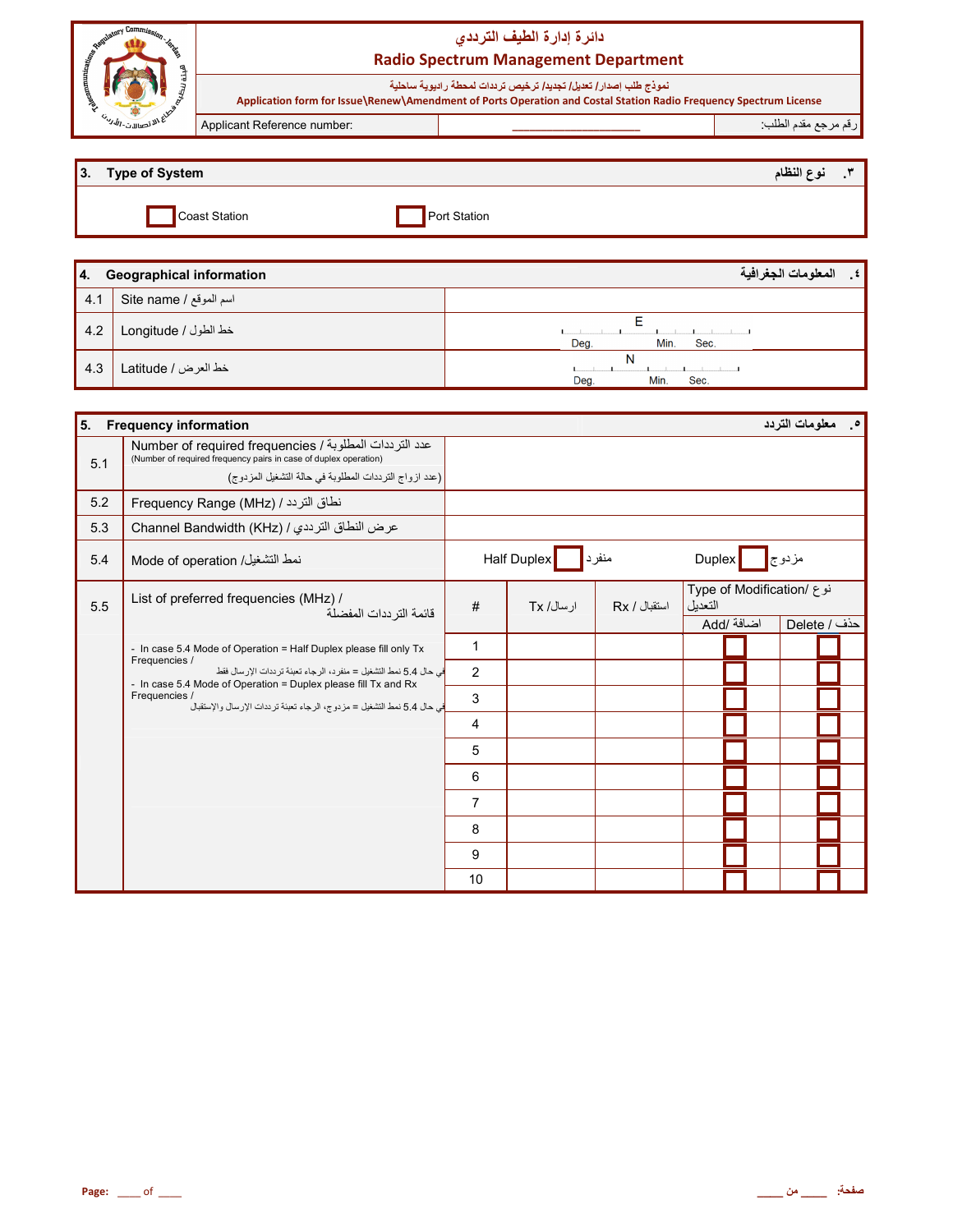

نموذج طلب إصدار/ تعديل/ تجديد/ ترخيص ترددات لمحطة راديوية ساحلية<br>Application form for Issue\Renew\Amendment of Ports Operation and Costal Station Radio Frequency Spectrum License

Applicant Reference number:

رقم مرجع مقدم الطلب:

| <b>6.</b> | Area of service                                   | منطقة الخدمة<br>٦.               |
|-----------|---------------------------------------------------|----------------------------------|
| 6.1       | خط الطول / Center Longitude                       | F<br>Deg.<br>Min.<br>Sec.        |
| 6.2       | خط العرض / Center Latitude                        | N<br>Min.<br>Sec.<br>Deg.        |
| 6.3       | Radius of service area (Km) / شعاع منطقة الخدمة / |                                  |
|           | Corresponding transmitting mobile station         | المحطة المتنقلة المرسلة المقابلة |
| 6.5       | القدرة المشعة /(Radiated Power EIRP (W            |                                  |
| 6.6       | Designation of Emission / سعة البث                |                                  |

| 7.  | <b>Station details</b>                                                                                                        | تفاصبل المحطة                                                  |
|-----|-------------------------------------------------------------------------------------------------------------------------------|----------------------------------------------------------------|
| 7.1 | Nature of Service(refer to Annex 1) / ايرجى الرجوع للملحق / Nature of Service(refer to Annex 1)<br>١) طبيعة الخدمة            |                                                                |
| 7.2 | فئة البث / Designation of Emission                                                                                            |                                                                |
| 7.3 | Requested Transmitter Output Power (W) / (W) القدرة<br>المطلوبة الصادرة عن جهاز الإرسال                                       |                                                                |
| 7.4 | Receiver Sensitivity (dBm) / حساسية المستقبل                                                                                  |                                                                |
| 7.5 | نسبة الاشارة الى التداخل / Signal to Interference Ratio (dB)                                                                  |                                                                |
| 7.6 | إرتفاع الهوائي فوق مستوى الأرض (م) / Antenna height AGL (m)                                                                   |                                                                |
| 7.7 | Antenna Height above the mast base (m) / ارتفاع الهوائي / Antenna Height above the mast base<br>عن قاعدة البرج أو العامود (م) |                                                                |
| 7.8 | كيفية تثبيت الهوائي / Antenna Mounting type                                                                                   | Green Field<br>Rooftop<br>Wall Mount<br><b>Indoor Solution</b> |

| -8. | <b>Equipment Details</b>                              | تفاصيل الأجهزة |
|-----|-------------------------------------------------------|----------------|
| 8.1 | Manufacturer of the main equipment/                   |                |
|     | ر الشر كة المصنِّعة للجهاز الرئيسي                    |                |
| 8.2 | طراز الجهاز الرئيسي/ Model of the main equipment      |                |
| 8.3 | Manufacturer of the standby equipment/                |                |
|     | ، الشر كة المصنِّعة للجهاز الإحتياطي                  |                |
| 8.4 | طراز الجهاز الإحتياطي/ Model of the standby equipment |                |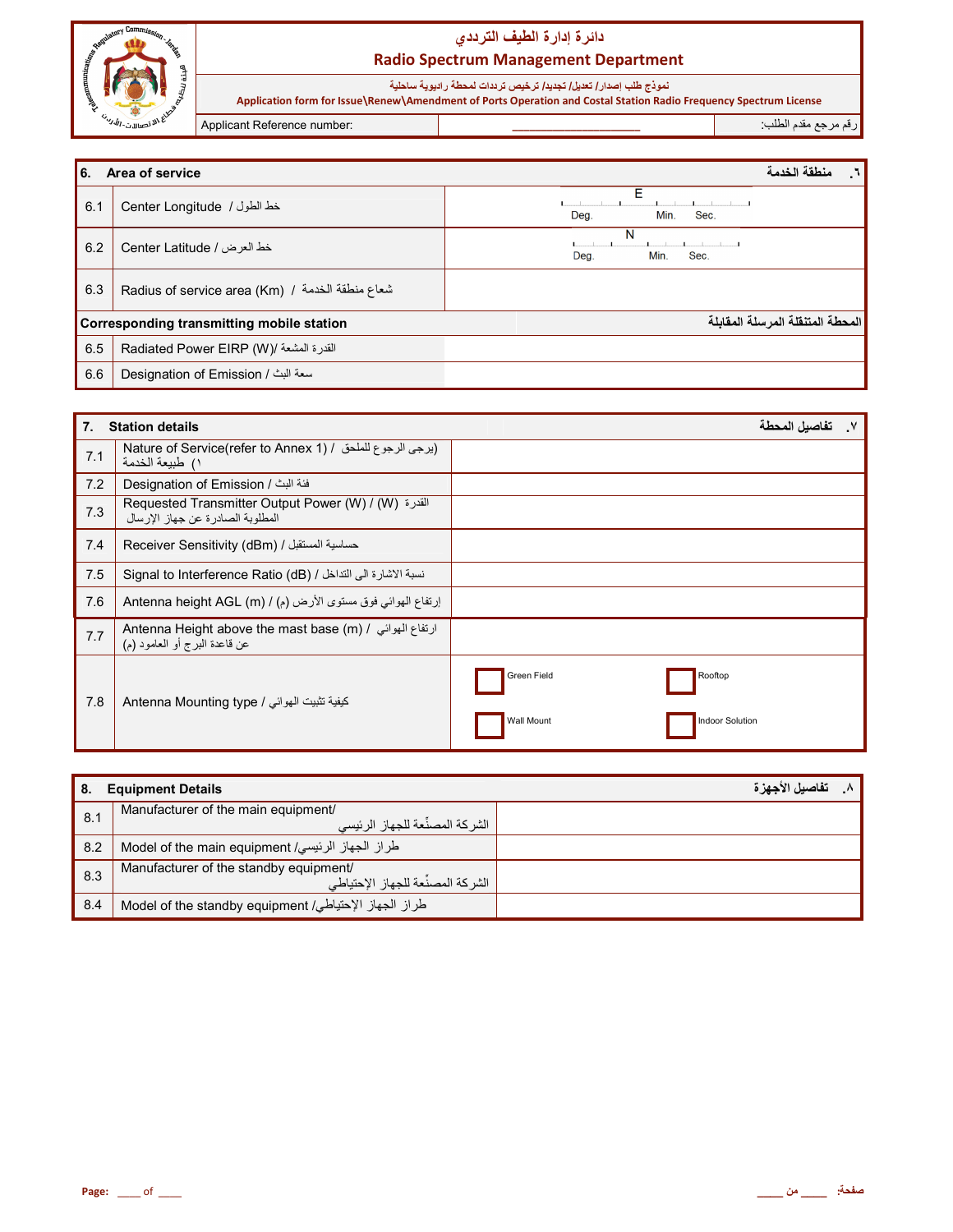

نموذج طلب إصدا*ر |* تعديل/ تجديد/ ترخيص ترددات لمحطة راديوية ساحلية<br>Application form for Issue\Renew\Amendment of Ports Operation and Costal Station Radio Frequency Spectrum License

Applicant Reference number:

رقم مرجع مقدم الطلب:

| 9.   | Antenna details                                                             | ٩. تفاصيل الهو ائيات                                                                                                                                                                                                         |
|------|-----------------------------------------------------------------------------|------------------------------------------------------------------------------------------------------------------------------------------------------------------------------------------------------------------------------|
| 9.1  | الشركة المصنعة / Manufacturer                                               |                                                                                                                                                                                                                              |
| 9.2  | الطراز / Model                                                              |                                                                                                                                                                                                                              |
| 9.3  | Antenna gain (dBd) / كسب الهوائي                                            |                                                                                                                                                                                                                              |
| 9.4  | الإستقطاب / Polarization                                                    | CL - Left hand circular or<br>CR - Right hand<br>D - Dual<br>circular or indirect<br>indirect<br>H - Horizontal Linear<br>L - Linear<br>M - Mixed<br>SR - Right hand<br>SL - Left hand slant<br>V - Vertical linear<br>slant |
| 9.5  | الإتجاهية / Directivity                                                     | Directional<br>Omni                                                                                                                                                                                                          |
|      | <b>Directional Antenna</b><br>(Fill only in case Directivity = Directional) | هوائي إتجاهي<br>(تعبأ فقط في حالة الاتجاهية = Directional)                                                                                                                                                                   |
| 9.6  | نسبة الربح الأمامي الى الخلفي / Front-to-Back Ratio [dB]                    |                                                                                                                                                                                                                              |
| 9.7  | عرض الاشعاع الرئيسي العامودي / [0] Vertical Beamwidth                       |                                                                                                                                                                                                                              |
| 9.8  | عرض الاشعاع الرئيسي الافقى / [ <sup>0</sup> ] Horizontal Beamwidth          |                                                                                                                                                                                                                              |
| 9.9  | ارتفاع الاشعاع / [ <sup>0</sup> ] Elevation of Maximum Radiation            |                                                                                                                                                                                                                              |
| 9.10 | إتجاه الإشعاع / Beam Direction                                              | Rotational/ Swept<br>Fixed<br>(fill the field 9.11)<br>(fill the field 9.12)                                                                                                                                                 |
|      | سمت الإشعاع / [0] Azimuth of Maximum Radiation [9] اسمت الإشعاع / 9.11      |                                                                                                                                                                                                                              |
|      | بداية/نهاية السمت / Start / Finish Azimuths [°] /                           | Start:<br>Finish:                                                                                                                                                                                                            |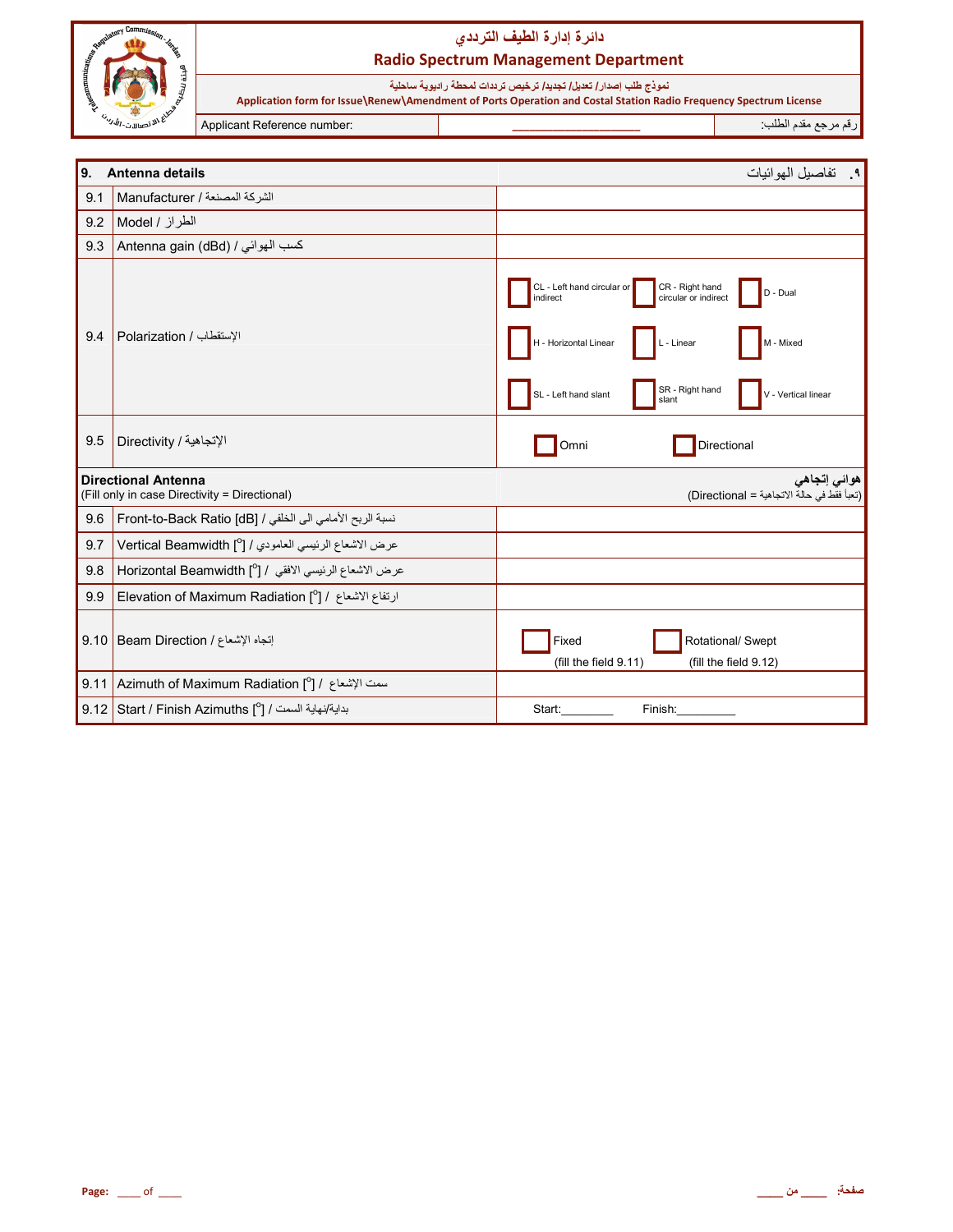

نموذج طلب إصدار/ تعديل/ تجديد/ ترخيص ترددات لمحطة راديوية ساحلية Application form for Issue\Renew\Amendment of Ports Operation and Costal Station Radio Frequency Spectrum License

Applicant Reference number:

رقم مرجع مقدم الطلب<del>.</del>

١٠. الأجهزة الطرفية (المتنقلة/اليدوية) 10. Terminal equipment (Mobile/Handheld)  $10.8$  $10.1$  $10.2$  $10.3$  $10.4$ 10.5  $10.6$  $10.7$ Descripti Max. Radiated Requested Manufacturer on of Antenna Eq. Frequency Frequency(ies)/<br>الترددات / Range(s<br>إو النطاق المطلوب: Power (W)/ الحد Model / gain (dBi) / الكمية /Quantity Equipme  $\sqrt{ }$ Range [MHz] / الأقصىي لقدرة الإرسال الطراز الشركة المصنًعة ر<br>ربح الـهوائـي نطاق التردد وصف /nt المشعة الجهاز

#### Remarks:

 $\blacksquare$ If needed please use more than one copy of this page. <mark>ملاحظات:</mark><br>\_\_\_\_\_ عند الحاجة يرجى استعمال اكثر من نسخة من هذه الصفحة.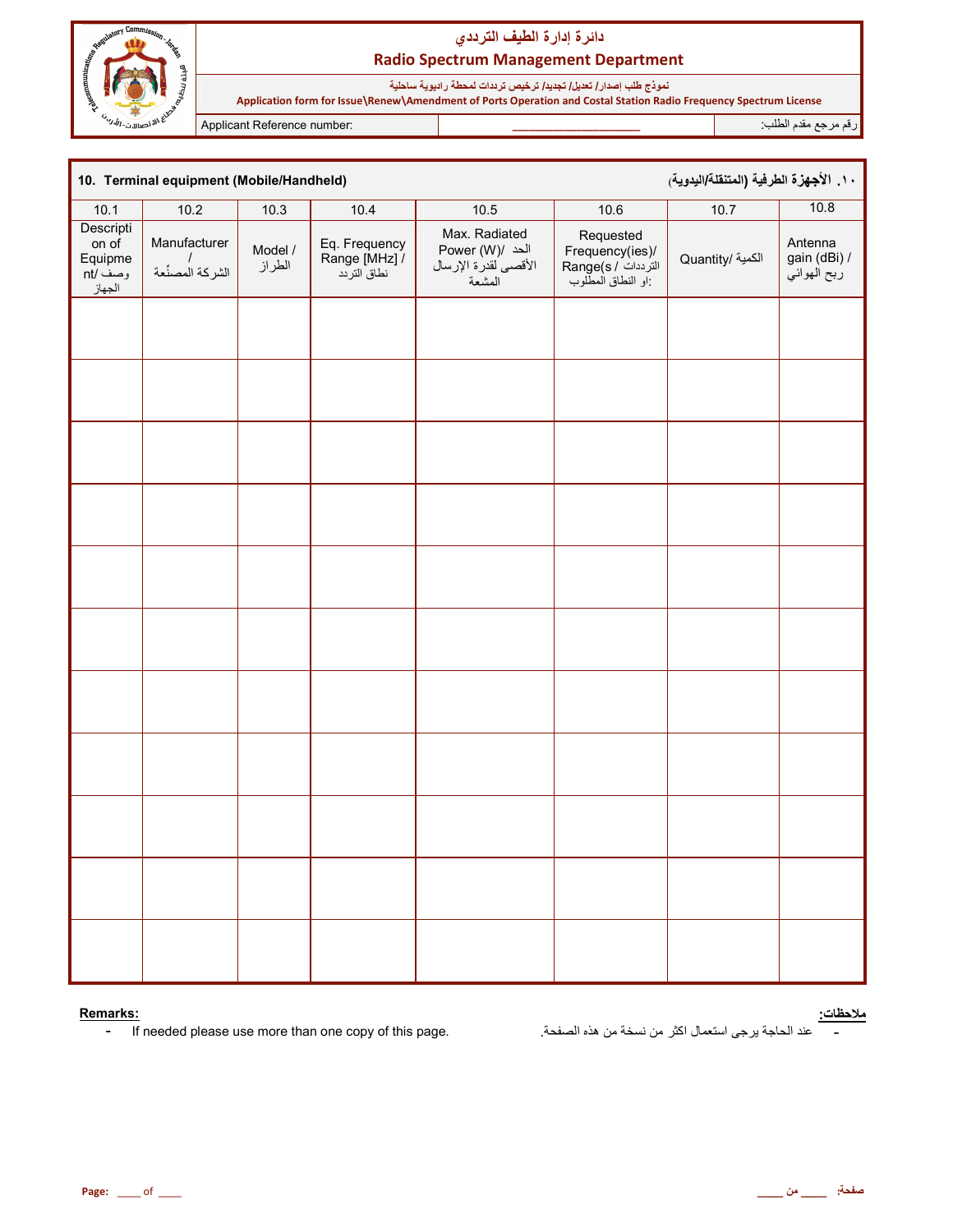

نموذج طلب إصدار/ تعديل/ تجديد/ ترخيص ترددات لمحطة راديوية ساحلية<br>Application form for Issue\Renew\Amendment of Ports Operation and Costal Station Radio Frequency Spectrum License

Applicant Reference number:

رقم مرجع مقدم الطلب

| 11. System Users ID<br>١١. هوية مستخدمي النظام                                     |                              |              |                             |                               |                            |  |  |  |
|------------------------------------------------------------------------------------|------------------------------|--------------|-----------------------------|-------------------------------|----------------------------|--|--|--|
| 11.1                                                                               | 11.2                         | 11.3         | 11.4                        | 11.5                          | 11.6                       |  |  |  |
| National ID<br>Number or<br>Passport Number /<br>الرقم او رقم جواز السفر<br>الوطني | Position /<br>المسمى الوظيفي | الإسم / Name | Mother's Name /<br>إسم الأم | تاريخ / Birth Date<br>الولادة | مكان الولادة / Birth Place |  |  |  |
|                                                                                    |                              |              |                             |                               |                            |  |  |  |
|                                                                                    |                              |              |                             |                               |                            |  |  |  |
|                                                                                    |                              |              |                             |                               |                            |  |  |  |
|                                                                                    |                              |              |                             |                               |                            |  |  |  |
|                                                                                    |                              |              |                             |                               |                            |  |  |  |
|                                                                                    |                              |              |                             |                               |                            |  |  |  |
|                                                                                    |                              |              |                             |                               |                            |  |  |  |
|                                                                                    |                              |              |                             |                               |                            |  |  |  |
|                                                                                    |                              |              |                             |                               |                            |  |  |  |
|                                                                                    |                              |              |                             |                               |                            |  |  |  |
|                                                                                    |                              |              |                             |                               |                            |  |  |  |

#### Remarks:

If needed please use more than one copy of this page.  $\mathbb{L}$ 

<u>ملاحظات:</u><br>-

عند الحاجة يرجى استعمال اكثر من نسخة من هذه الصفحة.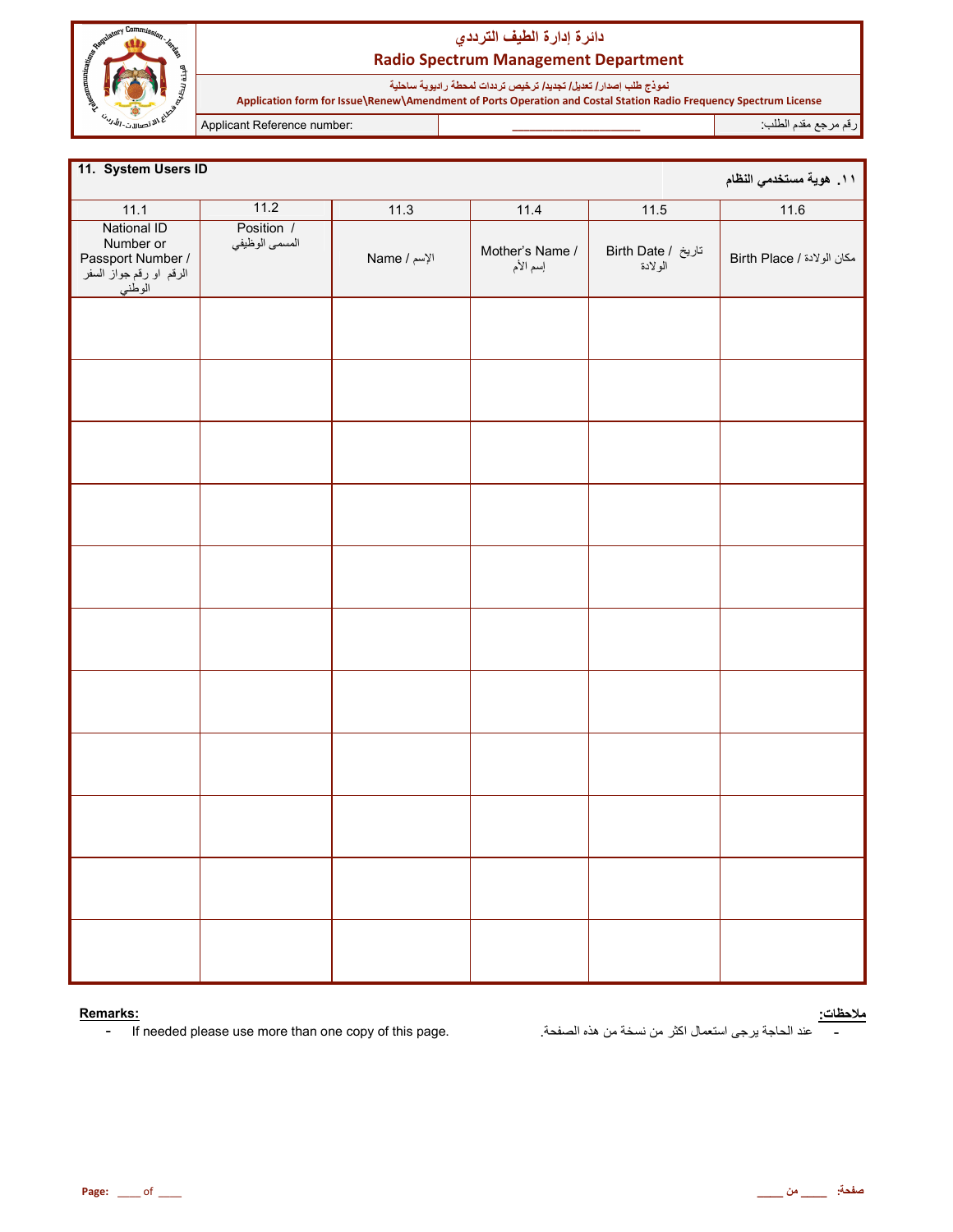

نموذج طلب إصدا*ر |* تعديل/ تجديد/ ترخيص ترددات لمحطة راديوية ساحلية<br>Application form for Issue\Renew\Amendment of Ports Operation and Costal Station Radio Frequency Spectrum License

Applicant Reference number:

رقم مرجع مقدم الطلب

|      | 12. License(s) List                    |                                        | 11. قائمة التراخيص                  |
|------|----------------------------------------|----------------------------------------|-------------------------------------|
|      | (fill only in case of Renew or Cancel) |                                        | (تعبأ فقط في حالة التجديد أو الغاء) |
|      | 12.1                                   | 12.2                                   |                                     |
| $\#$ | License Number/                        | Date of Expiry/                        |                                     |
|      | رقم الترخيص                            |                                        | تاريخ انتهاء الصلاحية               |
|      |                                        | $1 - 1$                                |                                     |
|      |                                        |                                        |                                     |
|      |                                        |                                        |                                     |
|      |                                        |                                        |                                     |
|      |                                        |                                        |                                     |
|      |                                        |                                        |                                     |
|      |                                        |                                        |                                     |
|      |                                        |                                        |                                     |
|      |                                        |                                        |                                     |
|      |                                        |                                        |                                     |
|      |                                        |                                        |                                     |
|      |                                        |                                        |                                     |
|      |                                        | $\frac{l}{l}$                          |                                     |
|      |                                        |                                        |                                     |
|      |                                        |                                        |                                     |
|      |                                        |                                        |                                     |
|      |                                        |                                        |                                     |
|      |                                        | $\frac{1}{2}$                          |                                     |
|      |                                        |                                        |                                     |
|      |                                        |                                        |                                     |
|      |                                        |                                        |                                     |
|      |                                        |                                        |                                     |
|      |                                        |                                        |                                     |
|      |                                        |                                        |                                     |
|      |                                        |                                        |                                     |
|      |                                        | $\overline{\phantom{a}}$<br>$\sqrt{2}$ |                                     |
|      |                                        | $\prime$<br>$\sqrt{ }$                 |                                     |

#### Remarks:

If needed please use more than one copy of this page.  $\blacksquare$